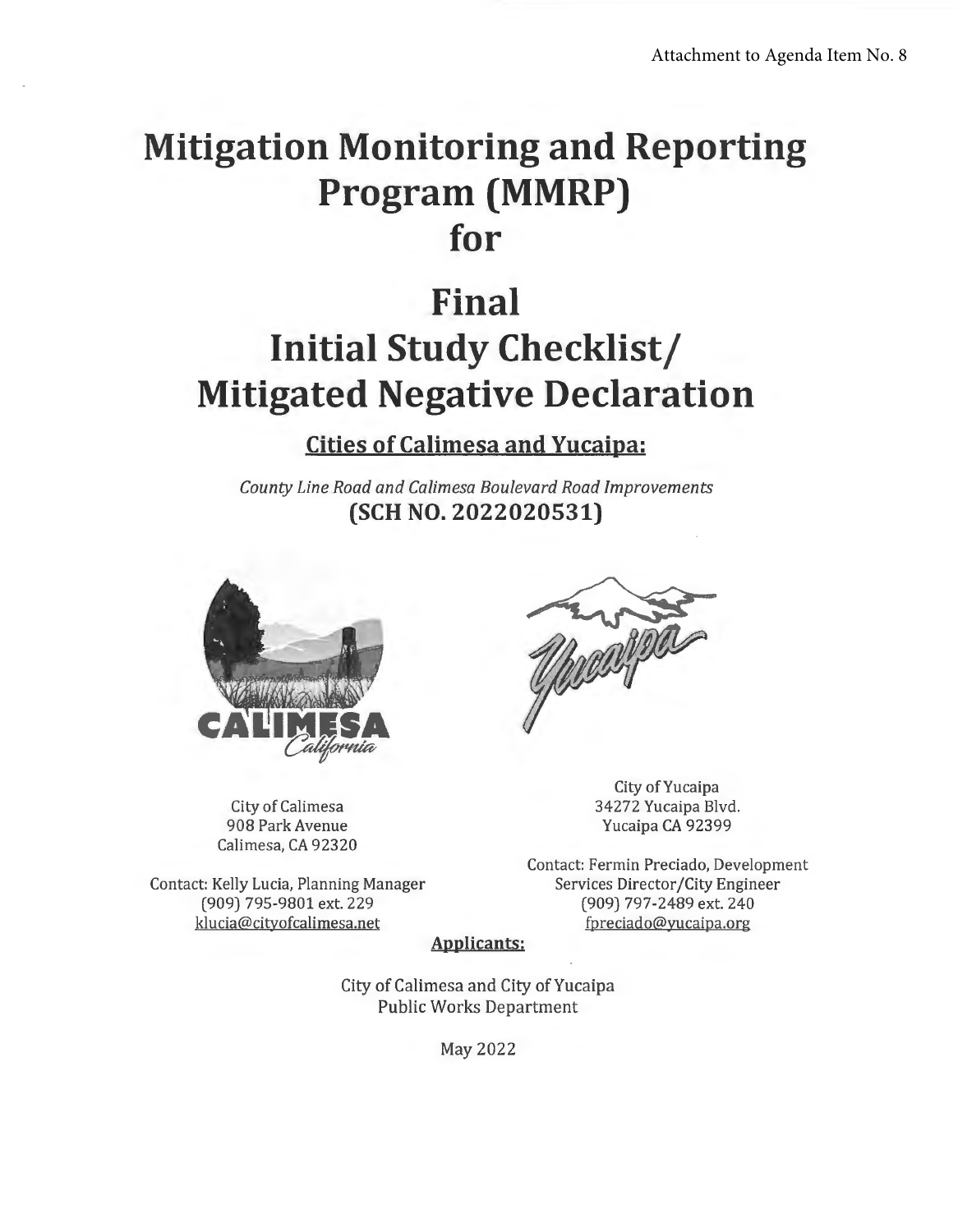## **1.0 MITIGATION MONITORING AND REPORTING PROGRAM (MMRP)**

This Mitigation Monitoring and Reporting Program (MMRP) has been prepared pursuant to State of California Public Resources Code Section 21081.6, which requires adoption of a MMRP for projects in which the Lead Agency has required changes or adopted mitigation to avoid significant environmental effects. The Cities of Calimesa and Yucaipa are the lead agencies for the proposed County Line Road and Calimesa Boulevard Road Improvements project and, therefore, responsible for administering and implementing the MMRP. The decision-makers must define specific reporting and/or monitoring requirements to be enforced during project implementation prior to final approval of the proposed project. The primary purpose of the MMRP is to ensure that the mitigation measures identified in the County Line Road and Calimesa Boulevard Road Improvements IS/MND are implemented to reduce or avoid identified environmental effects.

The purpose of discussing the MMRP in the Final IS/MND is to reiterate to the reader the mitigation responsibilities of the Lead Agencies in implementing the proposed project. The mitigation measures listed in the MMRP are required by law or regulation and will be adopted by the cities as the primary project approval. Certain elements of the project will be adopted or approved by other entities, as indicated in the MMRP matrix.

Mitigation is defined by the California Environmental Quality Act (CEQA) as a measure which:

- Avoids the impact altogether by not taking a certain action or parts of an action
- $\mu$  Minimizes impacts by limiting the degree or magnitude of the action and its implementation
- Rectifies the impact by repairing, rehabilitating, or restoring the impacted environment
- Reduces or eliminates the impact over time by preservation and maintenance activities during the life of the project
- Compensates for the impacts by replacing or providing substitute resources or environments

Mitigation measures provided in this MMRP were initially identified in Section 3.0, Initial Study /Determination of the Final IS/MND, as feasible and effective in mitigating project-related environmental impacts. Several of the mitigation measures are modified as a result of the public review process.

## **Basis for the Mitigation Monitoring and Reporting Program**

The legal basis for the development and implementation of the MMRP lies within CEQA (including the California Public Resources Code). Sections 21002 and 21002.1 of the California Public Resources Code state: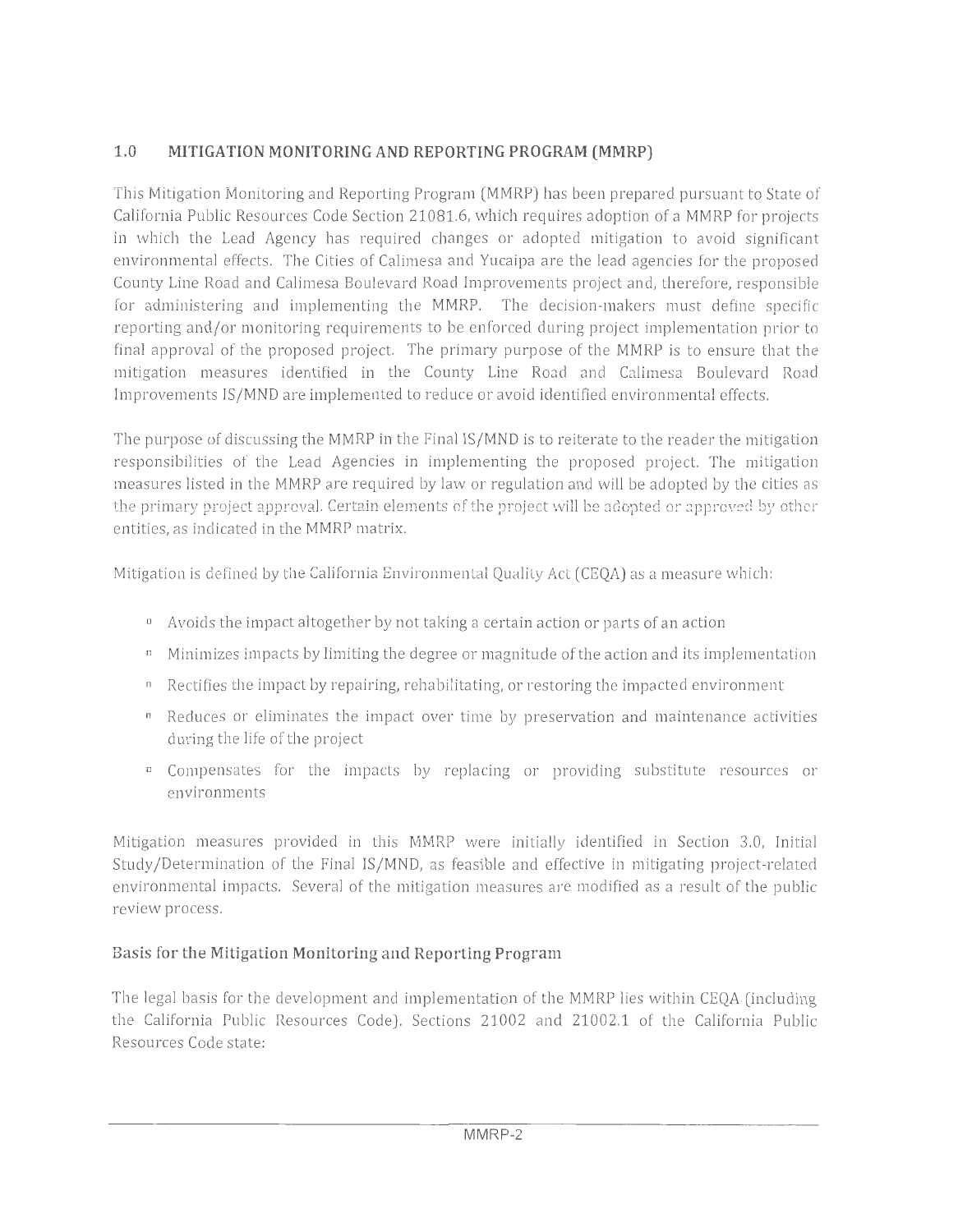- Public agencies are not to approve projects as proposed if there are feasible alternatives or feasible mitigation measures available that would substantially lessen the significant environmental effects of such projects; and
- Each public agency shall mitigate or avoid the significant effects on the environment of projects that it carries out or approves whenever it is feasible to do so.

Section 21081.6 of the California Public Resources Code further requires that: the public agency shall adopt a reporting or monitoring program for the changes made to the project or conditions of project approval, adopted in order to mitigate or avoid significant effects on the environment. The reporting or monitoring program shall be designed to ensure compliance during project implementation.

The monitoring program must be adopted when a public agency makes its findings under CEQA so that the program can be made a condition of project approval in order to mitigate significant effects on the environment. The program must be designed to ensure compliance with mitigation measures during project implementation to mitigate or avoid significant environmental effects.

#### Mitigation Monitoring Program Procedures

The MMRP for the proposed project will be in place through all phases of the project, including design, prior to construction, during construction, and during operation. City of Calimesa shall have primary responsibility for administering the MMRP activities to staff, consultants, or contractors. The City has the responsibility of ensuring that monitoring is documented through periodic reports and that deficiencies are promptly corrected. The City's designated environmental monitor will track and document compliance with mitigation measures, note any problems that may result, and take appropriate action to remedy problems. Specific responsibilities of the City include:

- Coordination of all mitigation monitoring activities
- Management of the preparation, approval, and filing of monitoring or permit compliance reports
- Maintenance of records concerning the status of all approved mitigation measures.
- Assure quality control of field monitoring personnel.
- Coordinate with other agencies regarding compliance with mitigation or permit requirements.
- Review and recommend acceptance and certification of implementation documentation.
- Act as a contact for interested parties and surrounding property owners who wish to register complaints and observations of unsafe conditions and environmental violations; verify any such actions; and develop any necessary corrective actions.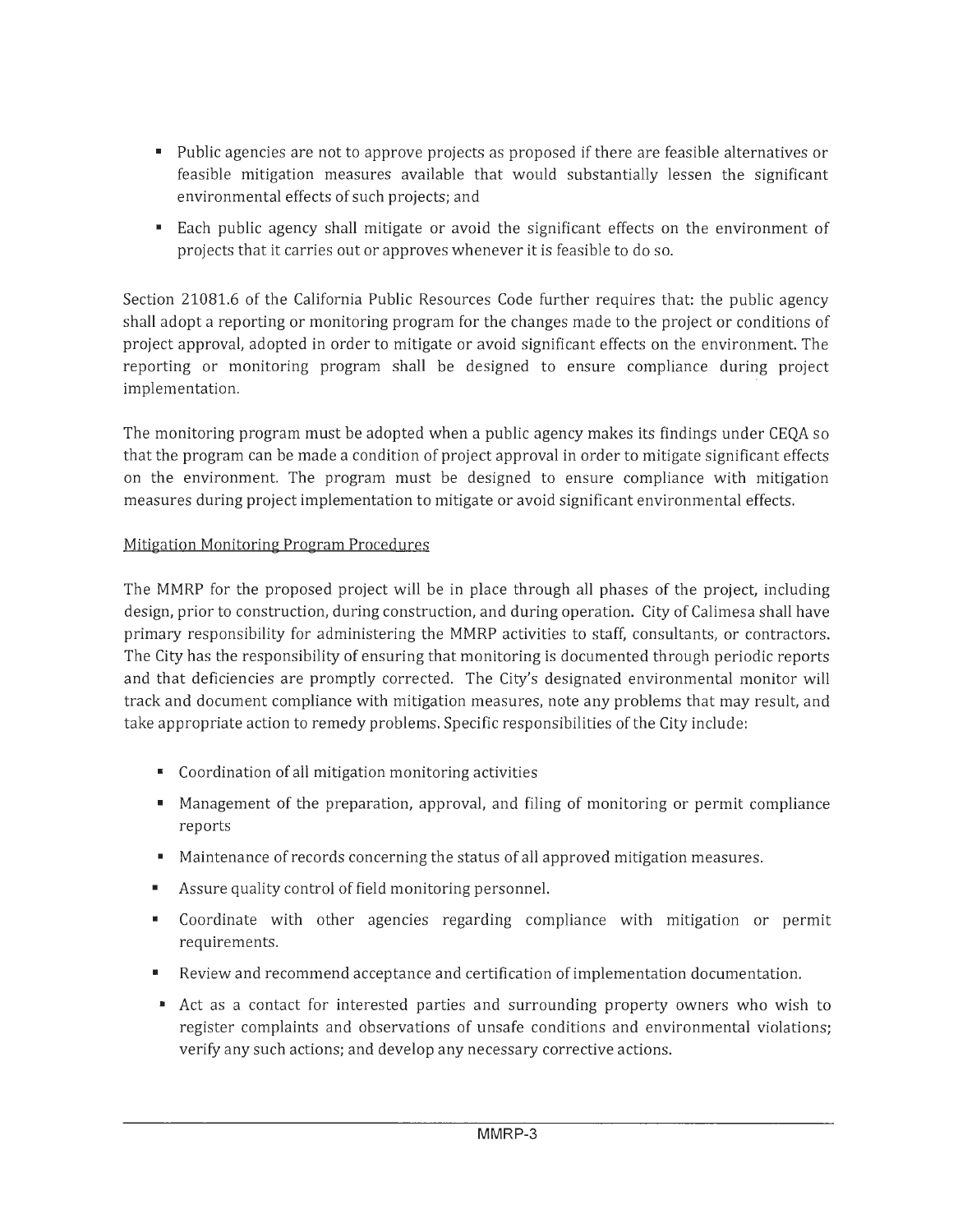### **Resolution of Noncompliance Complaints**

Any person or agency may file a complaint that states noncompliance with the mitigation measu res that were adopted as part of the approval process for the County Line Road and Calimesa Boulevard Road Improvements project. The complaint shall be directed to the City of Calimesa in written form providing detailed information on the purported violation. The City shall conduct an investigation and determine the validity of the complaint. If noncompliance with a mitigation measure is verified, the City shall take the necessary action(s) to remedy the violation. The complaint shall receive written confirmation indicating the results of the investigation or the final corrective action that was implemented in response to the specific noncompliance issue.

### **Mitigation Monitoring and Reporting Plan Matrix**

The MMRP is organized in a matrix format. The first column identifies the mitigation measure numbers. The second column identifies the mitigation measures. The third column, entitled "Time Frame for Implementation," refers to when monitoring will occur. The fourth column, entitled "Responsible Monitoring Agency," refers to the agency responsible for ensuring that the mitigation measure is implemented. The fifth column, entitled "Verification of Compliance," has a sub-column for Initials, Date and Remarks. This last column will be used by the lead agency to document the person who verified the implementation of the mitigation measure, the date on which this verification occurred, and any other notable remarks.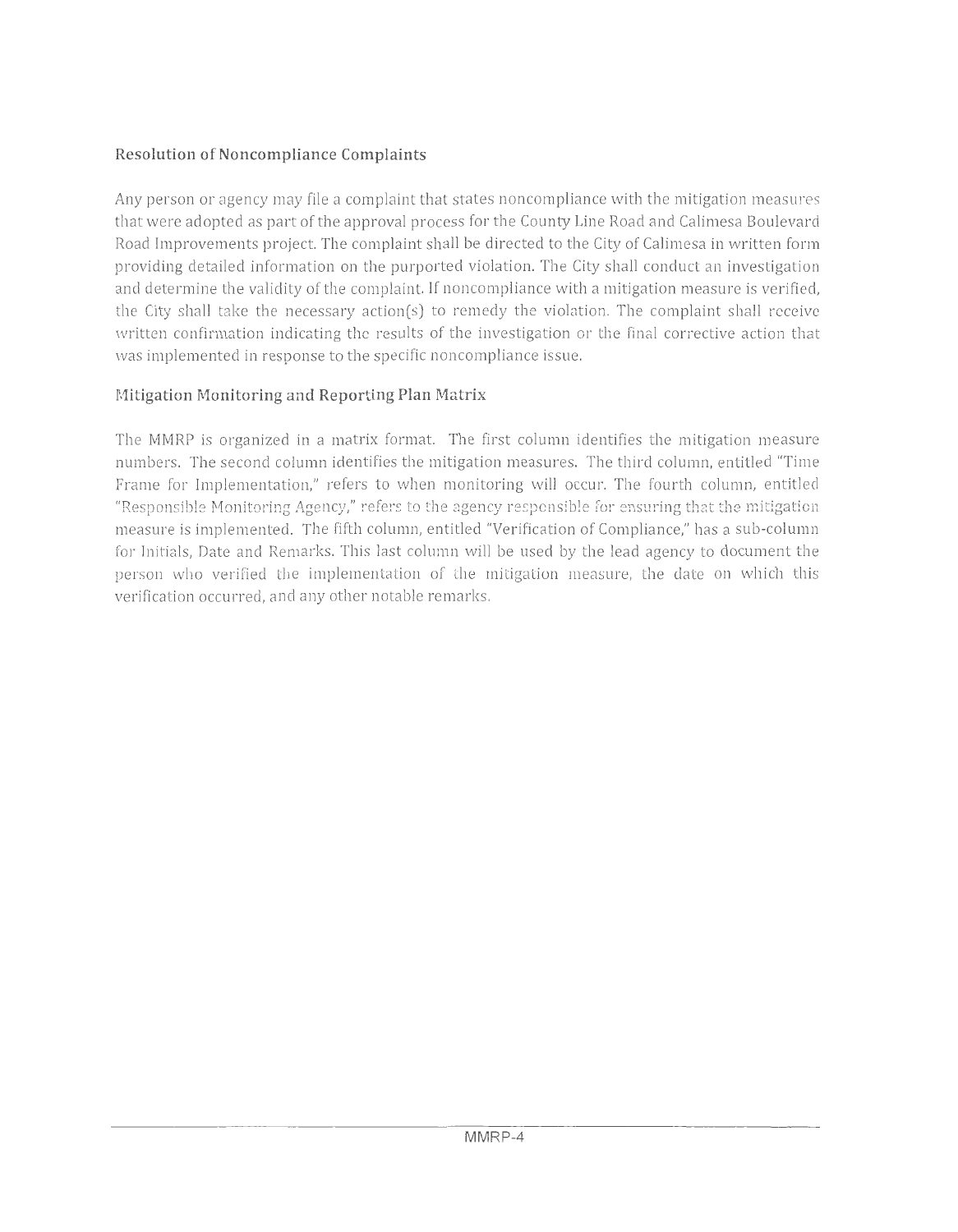|                                                                                                                                |                    |                                                                                                                                                                                                                                                                                                                                                                                                                                                                                                                                                                                                                                                                                                                                                                                                                                                                                                                                                                                           |                                                                           |                                                                                                                                                                       |                                                                         |                 | Verification |         |
|--------------------------------------------------------------------------------------------------------------------------------|--------------------|-------------------------------------------------------------------------------------------------------------------------------------------------------------------------------------------------------------------------------------------------------------------------------------------------------------------------------------------------------------------------------------------------------------------------------------------------------------------------------------------------------------------------------------------------------------------------------------------------------------------------------------------------------------------------------------------------------------------------------------------------------------------------------------------------------------------------------------------------------------------------------------------------------------------------------------------------------------------------------------------|---------------------------------------------------------------------------|-----------------------------------------------------------------------------------------------------------------------------------------------------------------------|-------------------------------------------------------------------------|-----------------|--------------|---------|
| Impact/Threshold                                                                                                               |                    | <b>Project Mitigation Measures</b>                                                                                                                                                                                                                                                                                                                                                                                                                                                                                                                                                                                                                                                                                                                                                                                                                                                                                                                                                        | Monitoring/Timing<br>Frequency                                            | <b>Action Indicating</b><br>Compliance                                                                                                                                | Monitoring Party                                                        | <b>Initials</b> | Date         | Remarks |
| AlleuQuilty                                                                                                                    |                    |                                                                                                                                                                                                                                                                                                                                                                                                                                                                                                                                                                                                                                                                                                                                                                                                                                                                                                                                                                                           |                                                                           |                                                                                                                                                                       |                                                                         |                 |              |         |
| xpose sensitive receptors to<br>ubstantial pollutant<br>:oncentrations?                                                        | MM AQ 1            | The Project proponent and/or Contractor shall require, by contract specifications, that during<br>construction, all rubber-tired dozers and graders shall be CARB certified Tier 3 or better.                                                                                                                                                                                                                                                                                                                                                                                                                                                                                                                                                                                                                                                                                                                                                                                             | During construction<br>activities                                         | Verification by City of<br>Maintenance Records<br>requirement is in the<br>Specifications and<br>incorporation of<br>Calimesa that<br>Contractor                      | City of Yucaipa Public<br>Public Works and<br>City of Calimesa<br>Works |                 |              |         |
| Mitural Resources                                                                                                              |                    |                                                                                                                                                                                                                                                                                                                                                                                                                                                                                                                                                                                                                                                                                                                                                                                                                                                                                                                                                                                           |                                                                           |                                                                                                                                                                       |                                                                         |                 |              |         |
| istorical resource pursuant to<br>hange in the significance of a<br>ause a substantial adverse<br>15064.5                      | MM CR 1            | shall cease, and a qualified archaeologist<br>during Project activities, all work in the<br>meeting Secretary of Interior standards shall be hired to assess the find. Work on the other<br>finds and be provided information after the archaeologist makes his/her initial assessment of the<br>shall be contacted, as detailed within MM TCR 1, regarding any pre-contact and/or post-contact<br>portions of the Project outside of the buffered area may continue during this assessment period.<br>Additionally, the San Manuel Band of Mission Indians Cultural Resources Department (SMBMI)<br>nature of the find, so as to provide Tribal input with regards to significance and treatment.<br>immediate vicinity of the find (within a 60-foot buffer)<br>In the event that cultural resources are discovered                                                                                                                                                                     | During construction,<br>after discovery of<br>cultural resources          | monitoring/submittal of<br>Report of Findings and<br>resources, if applicable<br>qualified archeologist<br>retention/on-going<br>curate discovered<br>Confirmation of | Planning Division<br>City of Calimesa                                   |                 |              |         |
|                                                                                                                                |                    | amended, 2015), are discovered, and avoidance cannot be ensured, the archaeologist shall<br>develop a Monitoring and Treatment Plan, the drafts of which shall be provided to SMBMI for<br>If significant pre-contact and/or post-contact cultural resources, as defined by CEQA (as<br>review and comment, as detailed within MM TCR 1. The archaeologist shall monitor the<br>remainder of the project and implement the plan accordingly.                                                                                                                                                                                                                                                                                                                                                                                                                                                                                                                                              |                                                                           |                                                                                                                                                                       |                                                                         |                 |              |         |
| roject will cause a substantial<br>rchaeological resource<br>ursuant to §15064.5.<br>dverse change in the<br>ignificance of an | MM CR 1, see above |                                                                                                                                                                                                                                                                                                                                                                                                                                                                                                                                                                                                                                                                                                                                                                                                                                                                                                                                                                                           | During construction,<br>cultural resources.<br>after discovery of         | monitoring/submittal of<br>resources, if applicable<br>Report of Findings and<br>qualified archeologist<br>retention/on-going<br>curate discovered<br>Confirmation of | <b>Planning Division</b><br>City of Calimesa                            |                 |              |         |
| roject will disturb any human<br>iterred outside of formal<br>emains, including those<br>emeteries.                            | MM CR 2            | Per State Health and Safety Code 7050.5, if human remains are encountered during construction,<br>San Bernardino County Coroner or Riverside County Coroner, depending on where remains were<br>Code Section 5097.98. The San Bernardino County Coroner or Riverside County Coroner must be<br>no further disturbance shall occur in the immediate vicinity (within a 100-foot buffer) until the<br>encountered, has made a determination of origin and disposition pursuant to Public Resources<br>notified within 24 hours. If the County Coroner determines that the remains are not historic, but<br>prehistoric, the Native American Heritage Commission (NAHC) must be contacted to determine<br>treatment of the Native American human remains will proceed pursuant to Public Resources<br>the most likely descendent (MLD) for this area. Once the most likely descendent is determined,<br>Code Section 5097.98. This measure will be added to the construction specifications. | During construction<br>discovery of human<br>activities, after<br>remains | Verification by City of<br>Specifications, County<br>requirement is in the<br>Coroner report, if<br>incorporation of<br>Calimesa that<br>Construction<br>applicable   | <b>Planning Division</b><br>City of Calimesa                            |                 |              |         |

MITIGATION MONITORING AND REPORTING PROGRAM MATRIX

MMRP-5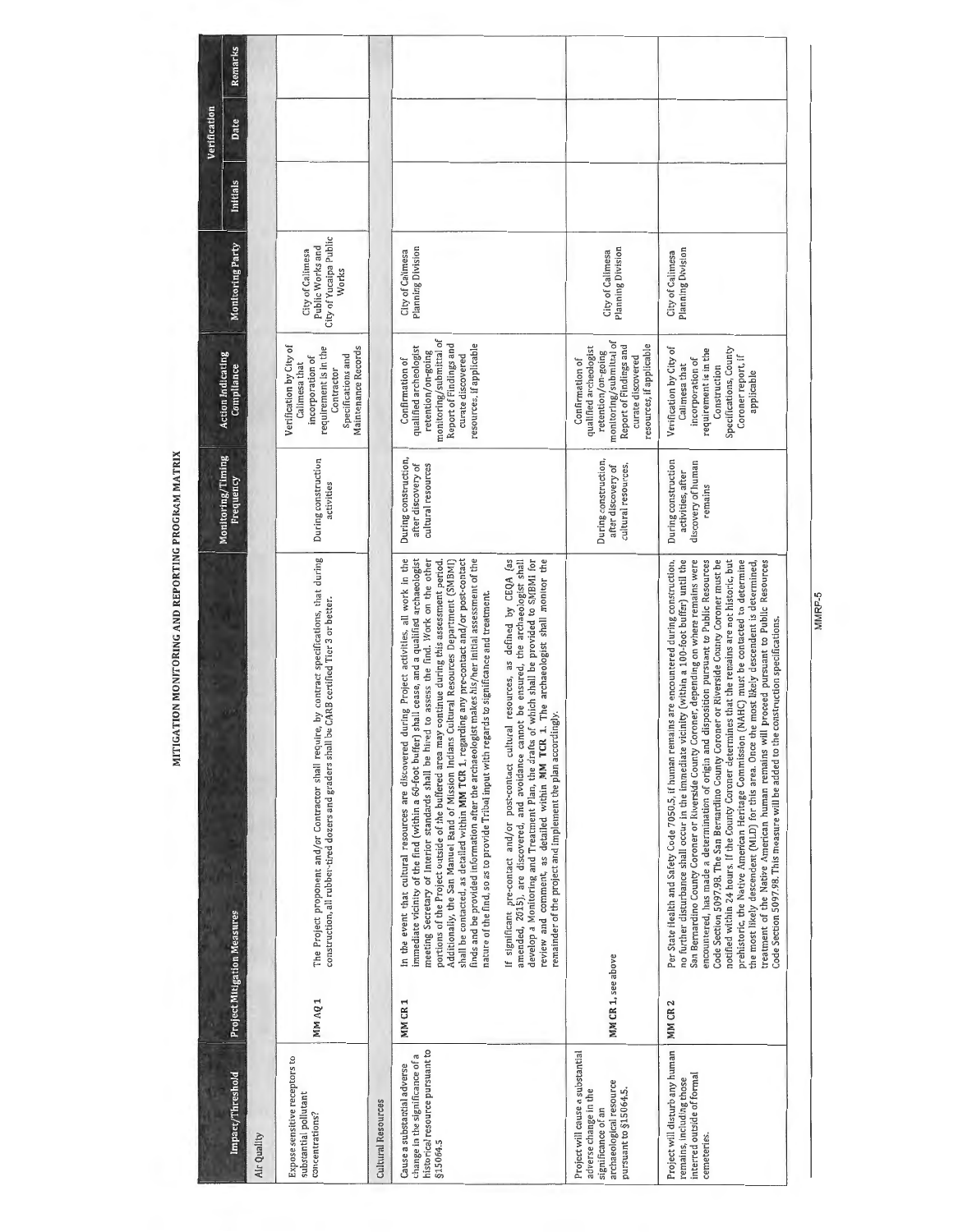| Remarks<br>Verification<br>Date<br><b>Initials</b><br>Monitoring Party<br><b>Action Indicating</b><br>Compliance<br>Monitoring/Timing<br>Frequency |                      | Planning Division<br>City of Calimesa<br>qualified paleontologist<br>retention /submittal of<br>resources, if applicable<br>Report of Findings and<br>Verification by City of<br>requirement is in the<br>curate discovered<br>incorporation of<br>Confirmation of<br>Calimesa that<br>Specifications.<br>Construction<br>During construction,<br>after discovery of<br>paleontological<br>resources.<br>will be terminated immediately and a<br>standards and guidelines from the Society of Vertebrate Paleontology. If specimens are found, the<br>If any paleontological resources are exposed during ground excavation disturbance, ground<br>qualified paleontological resources specialist will be retained to evaluate the resources. If the find<br>is determined to be significant, avoidance or other appropriate measures as identified by the<br>paleontologist be permitted to recover, evaluate and curate the find(s) in accordance with current<br>qualified paleontologist shall prepare a report of findings, including an itemized inventory of<br>paleontologist shall be implemented. Appropriate measures would include that a qualified<br>recovered specimens and discussion of significance, upon completion of all Project fieldwork.<br>This measure will be added to the project's construction specifications.<br>disturbance activities in the vicinity of the discovery |                                 | City of Yucaipa Public<br>Public Works and<br>City of Caliniesa<br>Works<br>completed and reflected<br>Approval of Phase II ESA<br>evidence of remediation<br>Report and verify<br>in construction<br>specifications<br>Prior to ground<br>disturbance<br>the Project. Evidence of completion of the remediation recommended in the Phase II ESA and the<br>piping, in ground hoist(s), and clarifiers that may be currently in use on the property.<br>Remediation recommended by the Phase II ESA analysis shall be performed to areas impacted by<br>completed Phase II ESA report shall be submitted to the Cities for review. The completion and<br>Prior to ground disturbance, the Project proponent shall have a Phase II ESA prepared for the<br>Dinosaur Tire and Service (former gasoline station) at 13715 Calimesa Boulevard to geophysical<br>survey the site to identify the location of the former USTs and associated piping and dispensers<br>and to conduct an assessment of soil and soil vapor in the vicinity of the former USTs, dispensers,<br>remediation for this site shall be reflected in the Project's construction specifications. |       | City of Yucaipa Public<br>Public Works and<br>City of Calimesa<br>Works<br>Specifications, Periodic<br>Verification by City of<br>requirement is in the<br>Monitoring Reports<br>incorporation of<br>Calimesa that<br>Contractor<br>During construction<br>staging areas shall be located as far as is practicable from any existing structure designed for<br>During Project construction, stockpiling, stationary noise-generating equipment and vehicle | City of Yucaipa Public<br>Public Works and<br>City of Calimesa<br>Works<br>Specifications, Periodic<br>Verification by City of<br>requirement is in the<br>Monitoring Reports<br>incorporation of<br>Calimesa that<br>Contractor<br>During construction<br>Construction activities shall be limited to the hours allowed in each City. Construction during<br>other periods, including Sundays and holidays, shall be limited to emergencies and activities<br>determined to be in the interest | Public Works and<br>City of Calimesa<br>Verification by City of<br>Calimesa that<br>During construction<br>All construction equipment shall be operated with mandated noise control equipment (i.e., |
|----------------------------------------------------------------------------------------------------------------------------------------------------|----------------------|---------------------------------------------------------------------------------------------------------------------------------------------------------------------------------------------------------------------------------------------------------------------------------------------------------------------------------------------------------------------------------------------------------------------------------------------------------------------------------------------------------------------------------------------------------------------------------------------------------------------------------------------------------------------------------------------------------------------------------------------------------------------------------------------------------------------------------------------------------------------------------------------------------------------------------------------------------------------------------------------------------------------------------------------------------------------------------------------------------------------------------------------------------------------------------------------------------------------------------------------------------------------------------------------------------------------------------------------------------------------------------------------------------|---------------------------------|-------------------------------------------------------------------------------------------------------------------------------------------------------------------------------------------------------------------------------------------------------------------------------------------------------------------------------------------------------------------------------------------------------------------------------------------------------------------------------------------------------------------------------------------------------------------------------------------------------------------------------------------------------------------------------------------------------------------------------------------------------------------------------------------------------------------------------------------------------------------------------------------------------------------------------------------------------------------------------------------------------------------------------------------------------------------------------------------------------------------------------------------------------------------|-------|------------------------------------------------------------------------------------------------------------------------------------------------------------------------------------------------------------------------------------------------------------------------------------------------------------------------------------------------------------------------------------------------------------------------------------------------------------|-------------------------------------------------------------------------------------------------------------------------------------------------------------------------------------------------------------------------------------------------------------------------------------------------------------------------------------------------------------------------------------------------------------------------------------------------------------------------------------------------|------------------------------------------------------------------------------------------------------------------------------------------------------------------------------------------------------|
|                                                                                                                                                    |                      |                                                                                                                                                                                                                                                                                                                                                                                                                                                                                                                                                                                                                                                                                                                                                                                                                                                                                                                                                                                                                                                                                                                                                                                                                                                                                                                                                                                                         |                                 |                                                                                                                                                                                                                                                                                                                                                                                                                                                                                                                                                                                                                                                                                                                                                                                                                                                                                                                                                                                                                                                                                                                                                                   |       | human occupancy.                                                                                                                                                                                                                                                                                                                                                                                                                                           |                                                                                                                                                                                                                                                                                                                                                                                                                                                                                                 | mufflers or silencers).                                                                                                                                                                              |
| <b>Project Mitigation Measures</b>                                                                                                                 |                      | MM GEO 1                                                                                                                                                                                                                                                                                                                                                                                                                                                                                                                                                                                                                                                                                                                                                                                                                                                                                                                                                                                                                                                                                                                                                                                                                                                                                                                                                                                                |                                 | MM HAZ 1                                                                                                                                                                                                                                                                                                                                                                                                                                                                                                                                                                                                                                                                                                                                                                                                                                                                                                                                                                                                                                                                                                                                                          |       | MM NOISE 1                                                                                                                                                                                                                                                                                                                                                                                                                                                 | MM NOISE <sub>2</sub>                                                                                                                                                                                                                                                                                                                                                                                                                                                                           | MM NOISE 3                                                                                                                                                                                           |
| Impact/Threshold                                                                                                                                   | Geological Resources | site or unique geologic feature<br>paleontological resource or<br>indirectly destroy a unique<br>The Project will directly or                                                                                                                                                                                                                                                                                                                                                                                                                                                                                                                                                                                                                                                                                                                                                                                                                                                                                                                                                                                                                                                                                                                                                                                                                                                                           | Hazards and Hazardous Materials | foreseeable upset and accident<br>release of hazardous materials<br>the public or the environment<br>Create a significant hazard to<br>conditions involving the<br>into the environment?<br>through reasonably                                                                                                                                                                                                                                                                                                                                                                                                                                                                                                                                                                                                                                                                                                                                                                                                                                                                                                                                                    | Noise | established in the local general<br>project in excess of standards<br>plan or noise ordinance, or<br>Generation of a substantial<br>levels in the vicinity of the<br>increase in ambient noise<br>temporary or permanent                                                                                                                                                                                                                                   | applicable standards of other<br>agencies                                                                                                                                                                                                                                                                                                                                                                                                                                                       |                                                                                                                                                                                                      |

MMRP-6 MMRP-6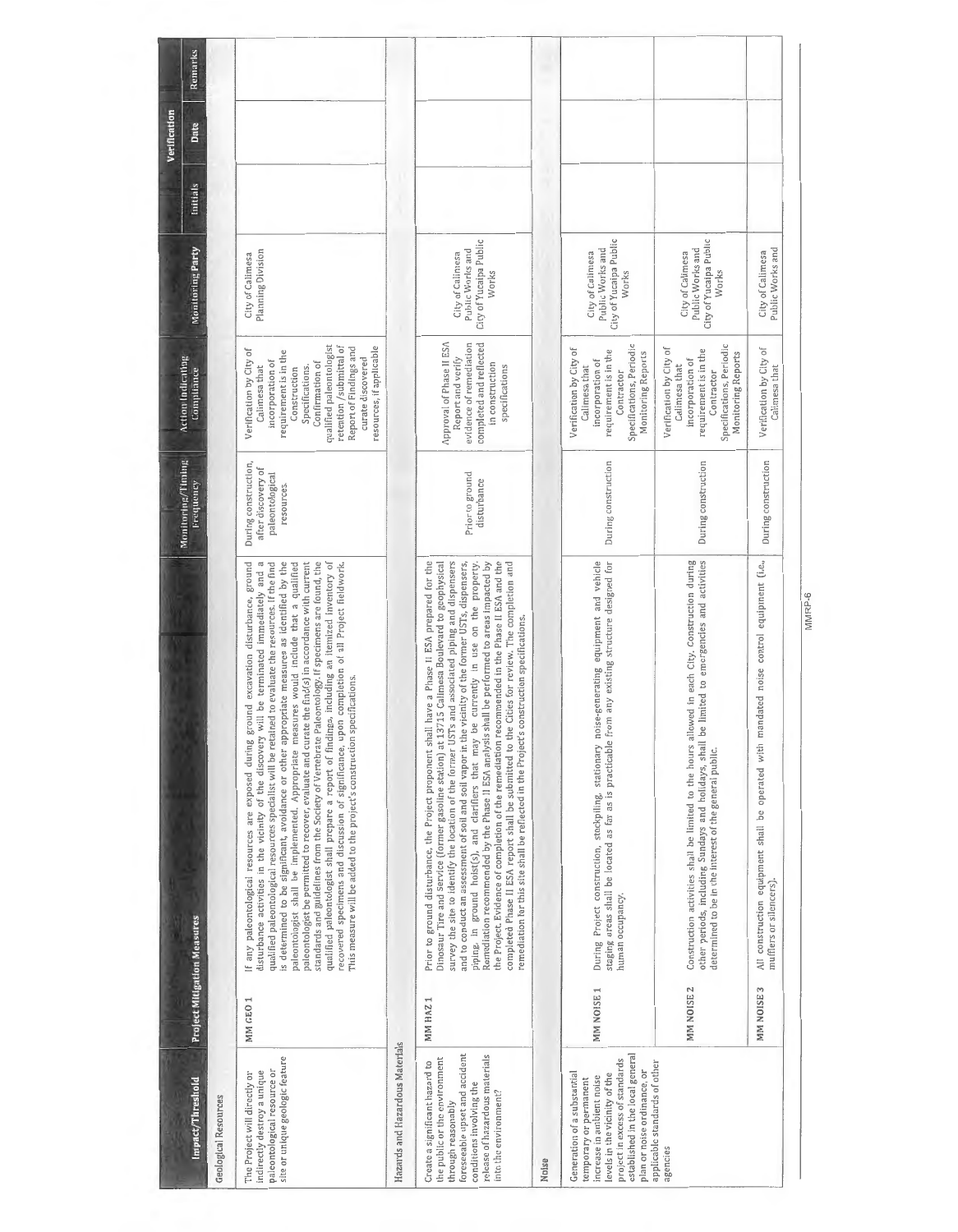|                                                                                                                                                                    |                                                                                                                                                                                                                                                                                                                                                                                                                                                                                                                                                                                                                                                                                                                                                                                                                                                                                                                                                                                                   |                                                                   |                                                                                                                                                       |                                                                         |          | Verification |         |
|--------------------------------------------------------------------------------------------------------------------------------------------------------------------|---------------------------------------------------------------------------------------------------------------------------------------------------------------------------------------------------------------------------------------------------------------------------------------------------------------------------------------------------------------------------------------------------------------------------------------------------------------------------------------------------------------------------------------------------------------------------------------------------------------------------------------------------------------------------------------------------------------------------------------------------------------------------------------------------------------------------------------------------------------------------------------------------------------------------------------------------------------------------------------------------|-------------------------------------------------------------------|-------------------------------------------------------------------------------------------------------------------------------------------------------|-------------------------------------------------------------------------|----------|--------------|---------|
| Impact/Threshold                                                                                                                                                   | <b>Project Mitigation Measures</b>                                                                                                                                                                                                                                                                                                                                                                                                                                                                                                                                                                                                                                                                                                                                                                                                                                                                                                                                                                | Monitoring/Timing<br>Frequency                                    | <b>Action Indicating</b><br>Compliance                                                                                                                | Monitoring Party                                                        | Initials | Date         | Remarks |
|                                                                                                                                                                    |                                                                                                                                                                                                                                                                                                                                                                                                                                                                                                                                                                                                                                                                                                                                                                                                                                                                                                                                                                                                   |                                                                   | Specifications, Periodic<br>requirement is in the<br><b>Monitoring Reports</b><br>incorporation of<br>Contractor                                      | City of Yucaipa Public<br>Works                                         |          |              |         |
|                                                                                                                                                                    | Noise, the construction contractor shall implement adequate measures (which may include<br>portable sound attenuation walls, use of quieter equipment, shift of construction schedule to<br>exceeds the City of Calimesa noise standards, in accordance with Chapter 8.15 Noise Abatement<br>and Control, or with the City of Yucaipa noise standards, in accordance to Chapter 9, 87.0905<br>avoid the presence of sensitive receptors, etc.) to reduce noise levels to the greatest extent<br>feasible. Any monitoring shall be conducted by a qualified acoustical firm under contract with the<br>construction contractor and responsible to the City of Calimesa and the City of Yucaipa. This<br>The City of Calimesa and the City of Yucaipa shall respond to any noise complaints received for<br>this Project by measuring noise levels at the affected receptor site. If the monitored noise level<br>measure will be added to the project's construction specifications.<br>MM NOISE 4 | During construction                                               | Specifications, Periodic<br>Verification by City of<br>requirement is in the<br>Monitoring Reports<br>incorporation of<br>Calimesa that<br>Contractor | City of Yucaipa Public<br>Public Works and<br>City of Calimesa<br>Works |          |              |         |
| Project will generate excessive<br>groundborne vibration or<br>groundborne noise levels.                                                                           | MM NOISE 1, MM NOISE 2, MM NOISE 3, and MM NOISE 4, above.                                                                                                                                                                                                                                                                                                                                                                                                                                                                                                                                                                                                                                                                                                                                                                                                                                                                                                                                        | During construction                                               | Specifications, Periodic<br>Verification by City of<br>requirement is in the<br>Monitoring Reports<br>incorporation of<br>Calimesa that<br>Contractor | City of Yucaipa Public<br>Public Works and<br>City of Calimesa<br>Works |          |              |         |
| Transportation                                                                                                                                                     |                                                                                                                                                                                                                                                                                                                                                                                                                                                                                                                                                                                                                                                                                                                                                                                                                                                                                                                                                                                                   |                                                                   |                                                                                                                                                       |                                                                         |          |              |         |
| ordinance or policy addressing<br>Conflict with a program plan,<br>including transit, roadway,<br>bicycle and pedestrian<br>the circulation system,<br>facilities? | occupied properties on a daily basis, including emergency access. A construction traffic<br>for their respective jurisdictions, prior to initiation of construction within the Project. The plan<br>The Project construction contractor shall provide adequate traffic management resources, as<br>management plan shall be prepared and approved by the City of Calimesa and the City of Yucaipa,<br>determined by the City of Calimesa and the City of Yucaipa, to ensure adequate access to all<br>may include the following components: protective devices, flag person(s) or police assistance for<br>traffic control, to maintain safe traffic flow on local streets affected by construction at all times.<br>This measure will be added to the Project's construction specifications.<br>MMTRANS <sub>1</sub>                                                                                                                                                                             | Prior to and during<br>construction                               | management plan<br>Approved traffic                                                                                                                   | City of Yucaipa Public<br>Public Works and<br>City of Calimesa<br>Works |          |              |         |
| Result in inadequate<br>emergency access                                                                                                                           | MM TRANS 1, see above                                                                                                                                                                                                                                                                                                                                                                                                                                                                                                                                                                                                                                                                                                                                                                                                                                                                                                                                                                             | Prior to and during<br>construction                               | management plan<br>Approved traffic                                                                                                                   | City of Yucaipa Public<br>Public Works and<br>City of Calimesa<br>Works |          |              |         |
| Tribal Cultural Resources                                                                                                                                          |                                                                                                                                                                                                                                                                                                                                                                                                                                                                                                                                                                                                                                                                                                                                                                                                                                                                                                                                                                                                   |                                                                   |                                                                                                                                                       |                                                                         |          |              |         |
| Project will cause a substantial<br>significance of a tribal cultural<br>Resources Code section 21074<br>resource defined in Public<br>adverse change in the       | MM CR 1, see above                                                                                                                                                                                                                                                                                                                                                                                                                                                                                                                                                                                                                                                                                                                                                                                                                                                                                                                                                                                | During construction,<br>after discovery of<br>cultural resources. | monitoring/submittal of<br>Report of Findings and<br>qualified archeologist<br>retention/on-going<br>Confirmation of                                  | <b>Planning Division</b><br>City of Calimesa                            |          |              |         |
|                                                                                                                                                                    |                                                                                                                                                                                                                                                                                                                                                                                                                                                                                                                                                                                                                                                                                                                                                                                                                                                                                                                                                                                                   |                                                                   |                                                                                                                                                       |                                                                         |          |              |         |

MMRP-7 MMRP-7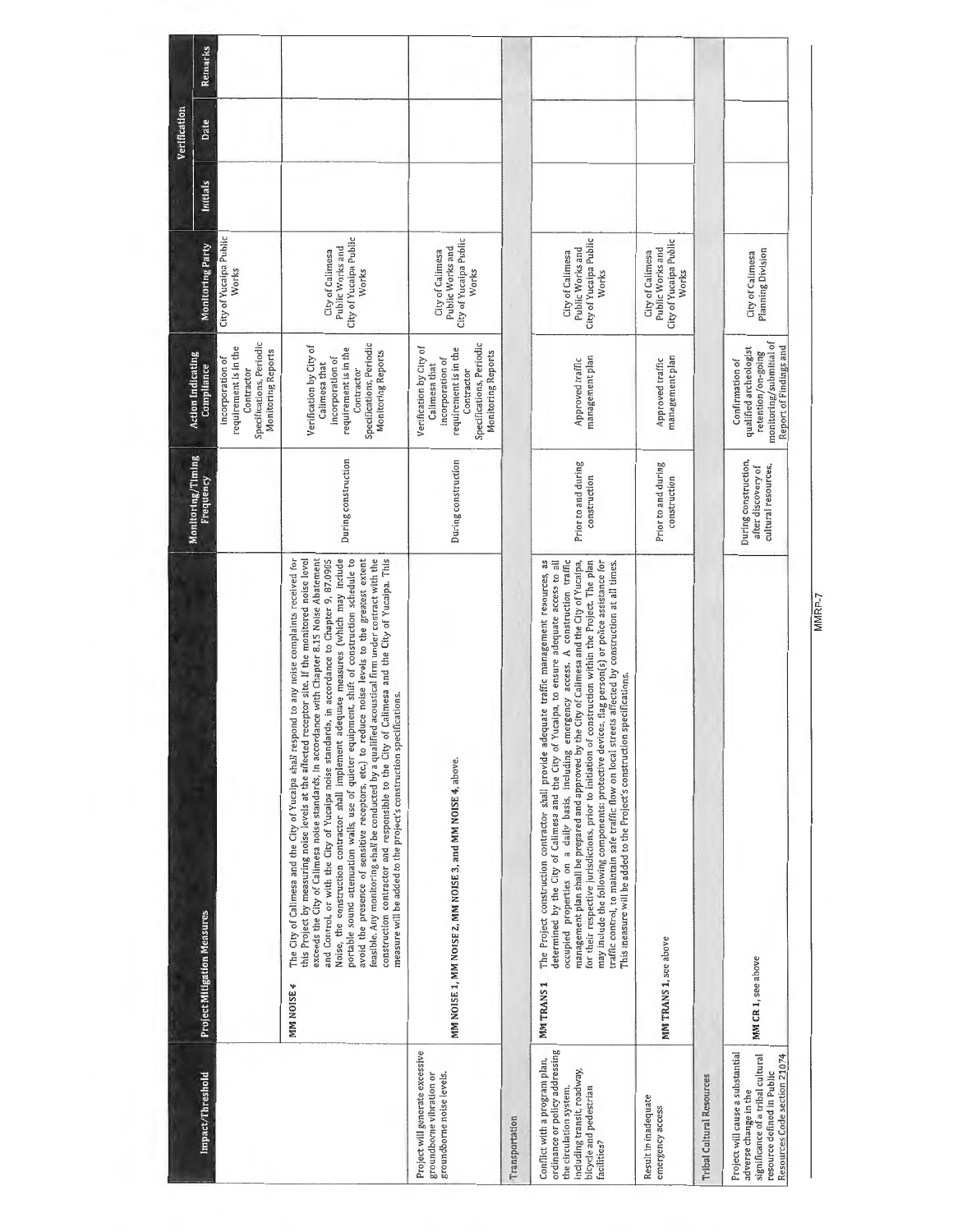|                                                                                                                                                                                                                                                                                                                                                                                                                                                                                                                            |                                                                                                                                                                                                                                                                                                                                                                                                                                                                                                                                                                                                                                                                                                                                                                                                                                                                                                                                                                                                                                                                                                                                                                                    |                                                                 |                                                                                                                                              |                                                                                |          | Verification |         |
|----------------------------------------------------------------------------------------------------------------------------------------------------------------------------------------------------------------------------------------------------------------------------------------------------------------------------------------------------------------------------------------------------------------------------------------------------------------------------------------------------------------------------|------------------------------------------------------------------------------------------------------------------------------------------------------------------------------------------------------------------------------------------------------------------------------------------------------------------------------------------------------------------------------------------------------------------------------------------------------------------------------------------------------------------------------------------------------------------------------------------------------------------------------------------------------------------------------------------------------------------------------------------------------------------------------------------------------------------------------------------------------------------------------------------------------------------------------------------------------------------------------------------------------------------------------------------------------------------------------------------------------------------------------------------------------------------------------------|-----------------------------------------------------------------|----------------------------------------------------------------------------------------------------------------------------------------------|--------------------------------------------------------------------------------|----------|--------------|---------|
| Impact/Threshold                                                                                                                                                                                                                                                                                                                                                                                                                                                                                                           | <b>Project Mitigation Measures</b>                                                                                                                                                                                                                                                                                                                                                                                                                                                                                                                                                                                                                                                                                                                                                                                                                                                                                                                                                                                                                                                                                                                                                 | Monitoring/Timing<br><b>Frequency</b>                           | <b>Action Indicating</b><br>Compliance                                                                                                       | Monitoring Party                                                               | Initials | Date         | Remarks |
| the landscape, sacred place, or<br>object with cultural value to a<br>terms of the size and scope of<br>as either a site, feature, place,<br>California Native American<br>cultural landscape that is<br>geographically defined in<br>tribe, and that is                                                                                                                                                                                                                                                                   |                                                                                                                                                                                                                                                                                                                                                                                                                                                                                                                                                                                                                                                                                                                                                                                                                                                                                                                                                                                                                                                                                                                                                                                    |                                                                 | resources, if applicable<br>curate discovered                                                                                                |                                                                                |          |              |         |
| resources as defined in Public<br>listed or eligible for listing in<br>Historical Resources, or in a<br>local register of historical<br>the California Register of<br>Resources Code section<br>5020.1(k), or                                                                                                                                                                                                                                                                                                              |                                                                                                                                                                                                                                                                                                                                                                                                                                                                                                                                                                                                                                                                                                                                                                                                                                                                                                                                                                                                                                                                                                                                                                                    |                                                                 |                                                                                                                                              |                                                                                |          |              |         |
| pursuant to criteria set forth in<br>5024.1. In applying the criteria<br>consider the significance of the<br>Public Resources Code Section<br>resource to a California Native<br>a resource determined by the<br>set torth in subdivision (c) of<br>and supported by substantial<br>5024.1, the lead agency shall<br>lead agency, in its discretion<br>evidence, to be significant<br>subdivision (c) of Public<br>Resources Code Section<br>American tribe                                                                |                                                                                                                                                                                                                                                                                                                                                                                                                                                                                                                                                                                                                                                                                                                                                                                                                                                                                                                                                                                                                                                                                                                                                                                    |                                                                 |                                                                                                                                              |                                                                                |          |              |         |
| Project will cause a substantial<br>Resources Code section 21074<br>the landscape, sacred place, or<br>significance of a tribal cultural<br>object with cultural value to a<br>terms of the size and scope of<br>as either a site, feature, place,<br>a resource determined by the<br>and supported by substantial<br>lead agency, in its discretion<br>California Native American<br>resource defined in Public<br>cultural landscape that is<br>geographically defined in<br>adverse change in the<br>tribe, and that is | discovered during Project implementation, and be provided information regarding the nature of<br>SMBML and, all subsequent finds shall be subject to this Plan. This Plan shall allow for a monitor<br>Any and all archaeological/cultural documents created as a part of the Project (isolate records,<br>discovery be deemed significant, as defined by CEQA (as amended, 2015), a cultural resources<br>contacted, as detailed in MM CR 1, of any pre-contact and/or post-contact cultural resources<br>to represent SMBMI for the remainder of the Project, should SMBMI elect to place a monitor<br>site records, survey reports, testing reports, etc.) shall be supplied to the applicant and Lead<br>the find so as to provide Tribal input with regards to significance and treatment. Should the<br>Monitoring and Treatment Plan shall be created by the archaeologist, in coordination with<br>/or applicant shall, in good faith,<br>The San Manuel Band of Mission Indians Cultural Resources Department (SMBMI) shall be<br>Agency for dissemination to SMBMI. The Lead Agency and<br>consult with SMBMI throughout the life of the Project.<br>onsite.<br>MM TCR-1 | During construction,<br>after discovery of<br>cultura resources | qualified archeologist<br>contact with SMBM1/<br>retention/on-going<br>Freatment Plan, if<br>Confirmation of<br>Monitoring and<br>applicable | <b>Gity of Yucaipa Public</b><br>Public Works and<br>City of Calimesa<br>Works |          |              |         |

MMRP-8 MMRP-8